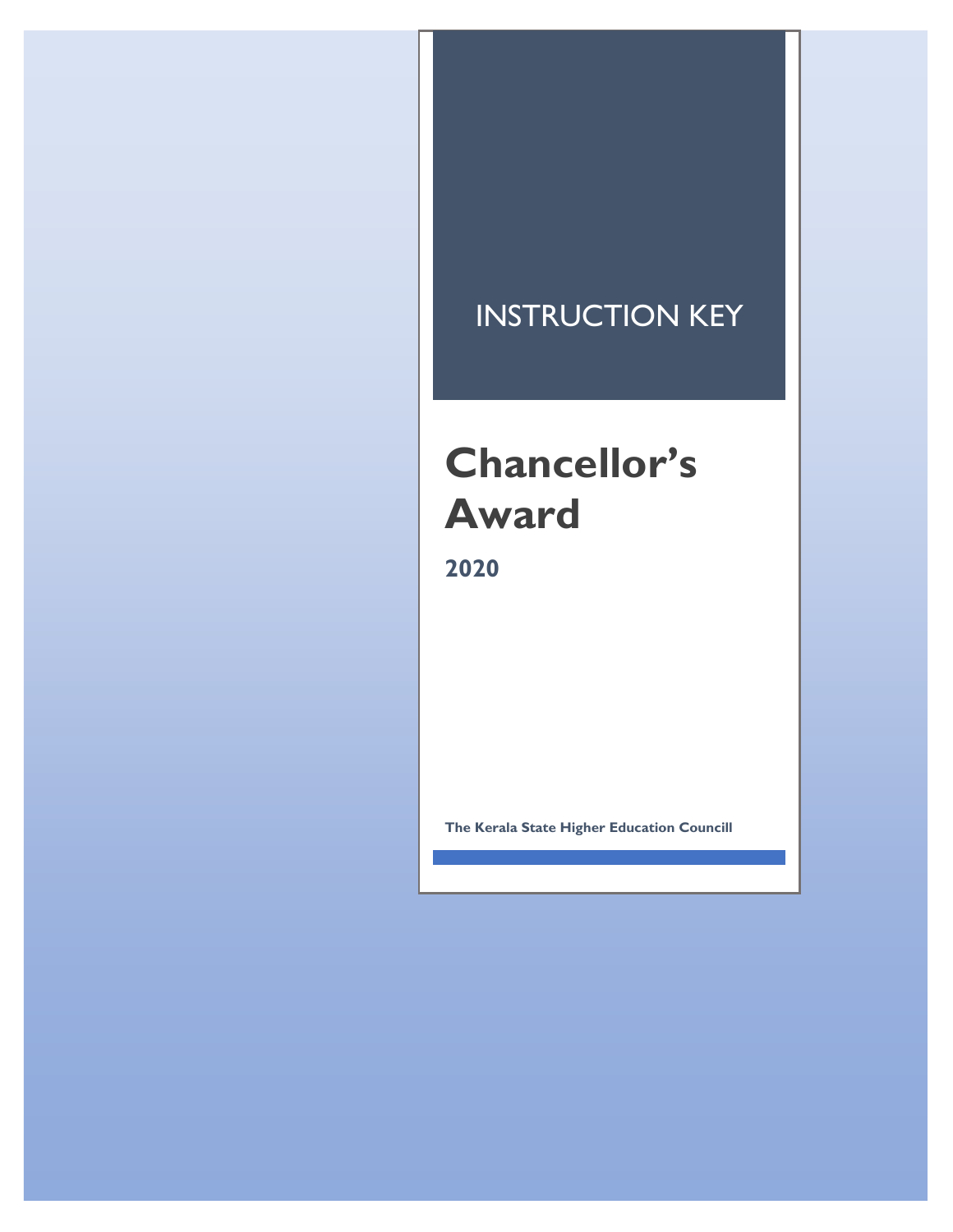## **CHANCELLOR'S AWARD 2020**

## **Key for filling the application and criteria for awarding marks**

Chancellor's Award is instituted for those universities in the State for which His Excellency Governor of Kerala acts as the Chancellor. These universities are now classified in to two categories (1) *Multi-disciplinary Universities* (2) *Specialized Universities*. The award money for the category of the *Multi-disciplinary Universities is Rs. 5 Crores* and that for the *Specialized Universities* category is *Rs.1 Crore*.

Following are the two categories.

| <b>Multidisciplinary Universities</b>       | <b>Specialized Universities</b>                  |
|---------------------------------------------|--------------------------------------------------|
| University of Kerala                        | Kerala Agricultural University                   |
| University of Calicut                       | Sree Sankaracharya University of Sanskrit        |
| Mahatma Gandhi University                   | Kerala University of Fisheries and Ocean Studies |
| <b>Kannur University</b>                    | <b>Kerala University of Health Sciences</b>      |
| Cochin University of Science and Technology | Kerala Veterinary and Animal Sciences University |
|                                             | Thunchath Ezhuthachan Malayalam University       |
|                                             | APJ Abdul kalam Technological University         |
|                                             | Kerala Kalamandalam of Art and Culture           |

The data entered/uploaded in the application should be related to that of the **evaluation period (1st July 2019 to 30th June 2020),** The data entered should be only of the University concerned and its constituent colleges. Data of the **affiliated colleges should not be included.**

The brief one-page note, wherever specified under the respective question heads, must be numbered and should be within 500 words.

The format for data entry consists of two main parts

- (A) **Basic Information** and
- (B) **Criteria part** comprising
- *1. Knowledge Generation,*
- *2. Knowledge Dissemination,*
- *3. Student Profile,*
- *4. Academic Governance,*
- *5. Social Impact.*

The total marks awarded are 1000.

The Basic Information sheet must be filled accurately as this is the benchmark data used for calculation in the respective sections.

Page  $\overline{\phantom{0}}$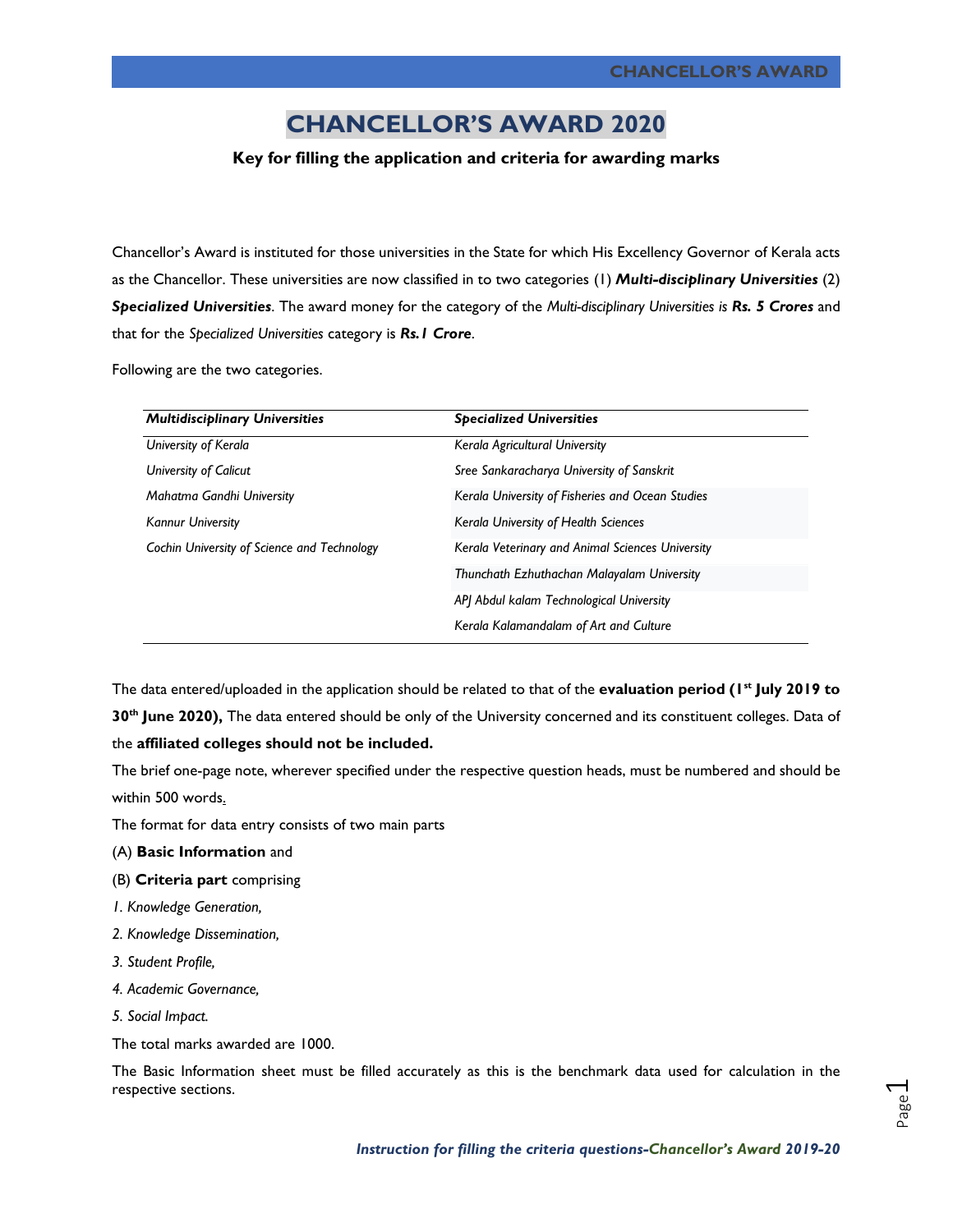**Following keys for the corresponding questions may be referred while updating the information for the respective items in the criteria sheet.**

1.1. (a) Number of Research papers published in peer reviewed journals with impact factor >1 (greater than 1):

*(Upload data sheet) (Template: Sheet 1.1.a)*

1.1.(b) Number of Research papers published in peer reviewed journals with impact factor <1 (less than 1):

The Research papers published in peer Reviewed Journals having no impact factor:- the number of papers/faculty ratio will be taken and full marks will be awarded to the University having highest percentage of achievement and proportional marks to other universities.

*(Upload data sheet) (Template: Sheet 1.1.b)*

1.1.(c) Number of papers presented in National & International Conferences:

The ratio adopted will be number of papers/number of faculty. Full marks will be awarded to the University having higher percentage of achievement and proportional marks to others.

*(Upload data sheet) (Template: Sheet 1.1.c)*

1.1.(d) Total citations (department wise) of the university:

- 1.1.(e) H-Index of the University (Department wise)
- 1.2.(a) No. of departments recognized by SAP/Advance Centres/DST/FIST/any other (specify)
- 1.2.(b) Ongoing projects with funding above 5 Lakhs in respect of evaluation period

The ratio adopted for awarding marks will be number of projects above Rs. 5 Lakhs divided by number of faculty.

*(Upload data sheet) (Template: Sheet 1.2.b)*

1.2.(c) Total project fund secured in the evaluation period**:**

The ratio will be **total amount (in Lakhs) of funds secured in lakhs/number of faculty**, and the University having highest percentage of achievement will be awarded full marks, and proportionate marks to others.

*(Upload data sheet) (Template: Sheet 1.2.c)*

1.3.Prestigious Research awards received from professional bodies/ scholarly societies/National/ International Academies

*(Upload data sheet) (Template: Sheet 1.3)*

Page  $\mathrel{\sim}$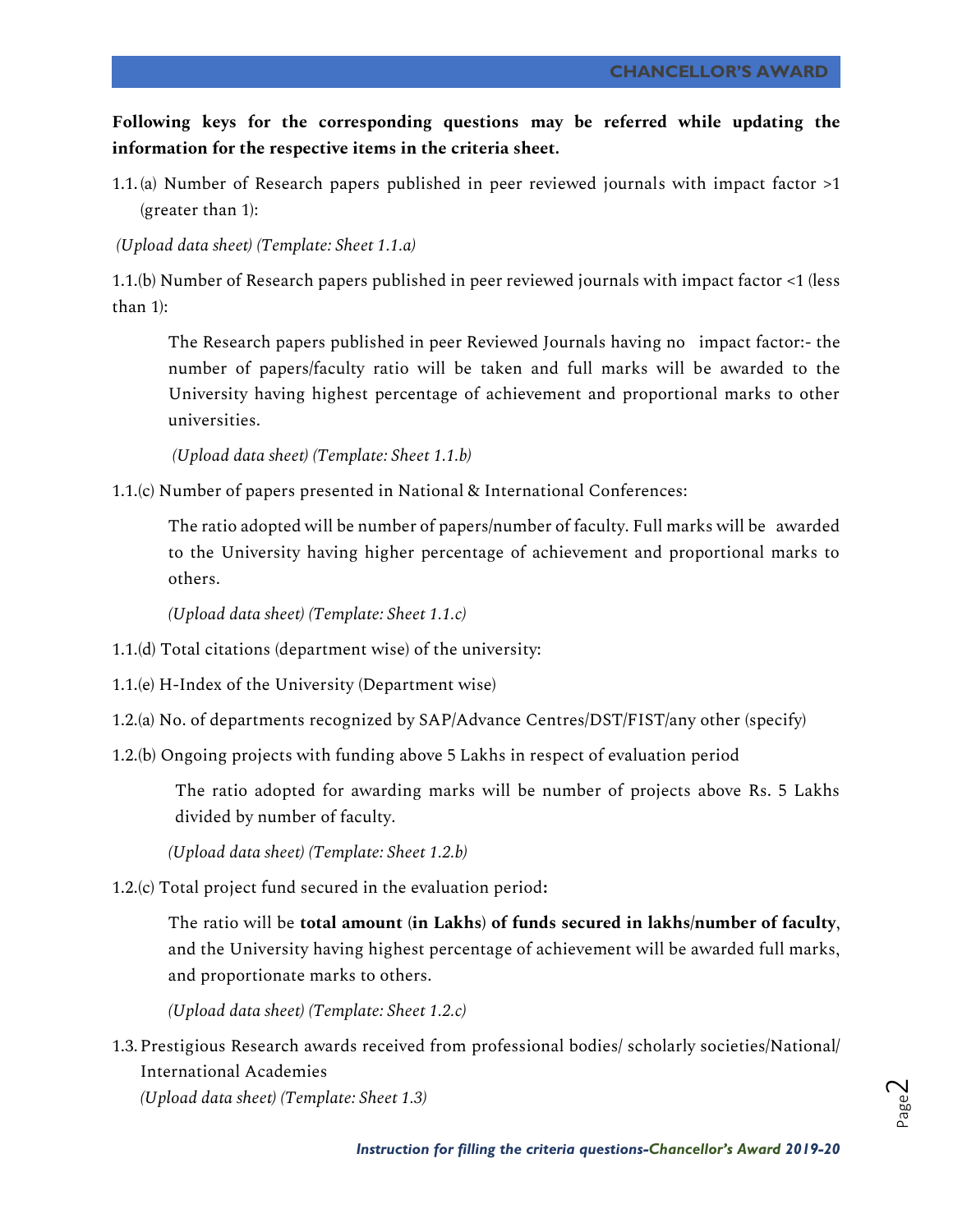Full marks to the University having highest number of awards and proportional marks to other universities.

1.4.Chair/Endowments established per Department in the University/own constituent colleges during the evaluation period:

The ratio will be the number of chairs/endowments divided by number of departments/ constituent colleges. Full marks to the University having highest percentage of achievement and proportional marks to other universities.

*(Upload data sheet) (Template: Sheet 1.4.)*

1.5.Number of Ph. Ds awarded:

The criteria will be total number of Ph. Ds divided by total number of approved Ph.D. supervisors. Full marks to the university having highest percentage of achievement, and proportional marks to others.

*(Upload data sheet) (Template: Sheet 1.5)*

- 1.6. (a) Number of patents filed (Upload details number wise)
- 1.6. (b) Number of patents granted (Upload details number wise)

Marks will be awarded based on the number of patents filed and granted. Documentation to be submitted by the Universities. Full marks to the University with highest achievement and proportional marks to others.

2.1. Technology transferred during the evaluation period:

Marks will be awarded based on the number of technologies developed at the university level and transferred. Documentation to be submitted by the Universities. Full marks to the University with highest achievement and proportional marks to others.

2.2. Number of journals published by the University with impact factor greater than 0.5

Marks will be awarded based on the number of journals published by the university having impact factor greater than 0.5.

*(Upload data sheet) (Template: Sheet 2.2.)*

2.3. (a) Number of books published by faculty through reputed publishers (ISBN)- authored

It is the ratio of Number of books divided by Total number of faculty

*(Upload data sheet) (Template: Sheet 2.3.a)*

2.3. (b) Number of books published by faculty through reputed publishers (ISBN)-edited.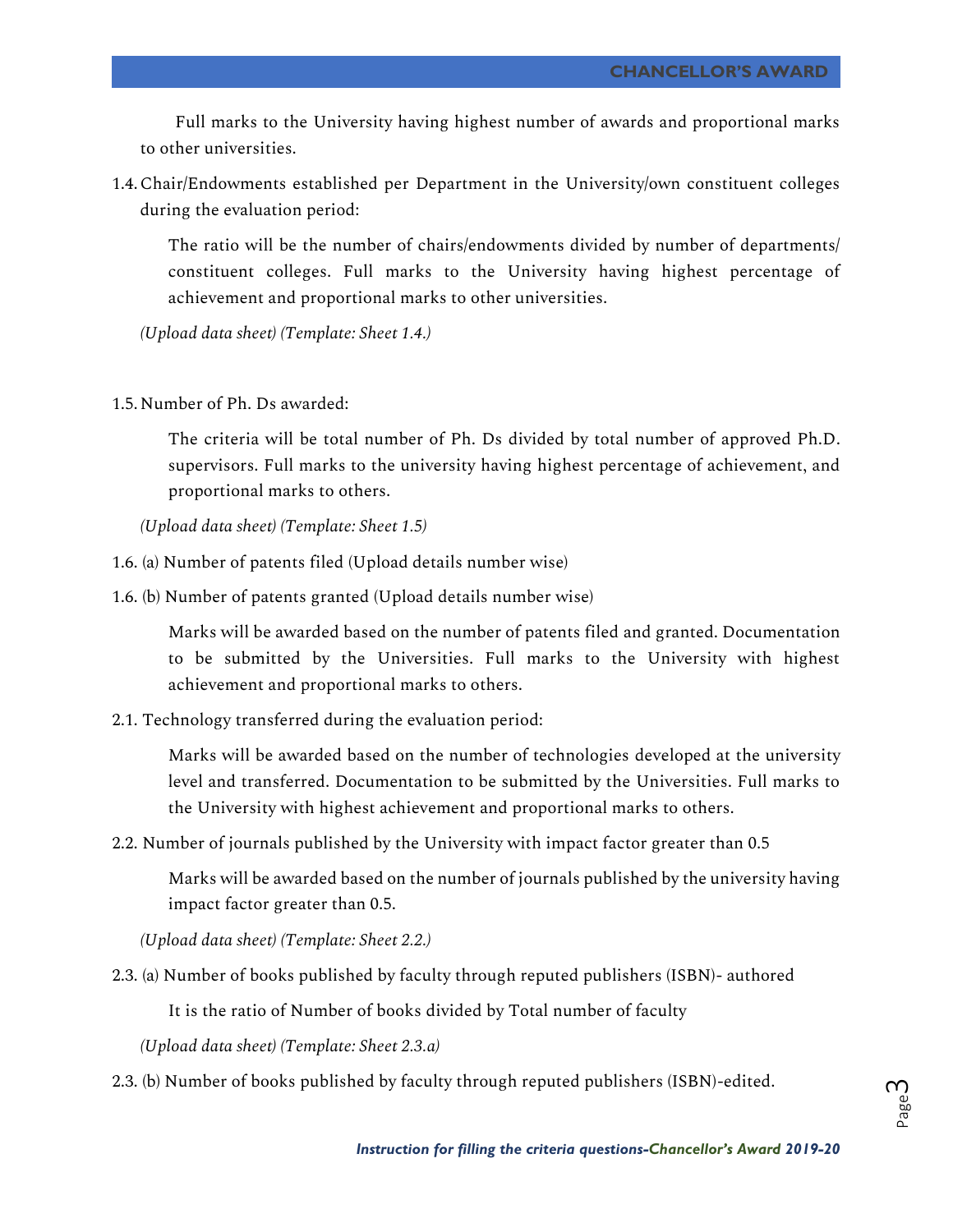Full marks to the University which secures highest percentage of achievement and proportional marks to others.

*(Upload data sheet) (Template: Sheet 2.3.b)*

2.4. (a) Innovations in Teaching- The progress made in implementing the Outcome Based Education (OBE) scheme at curriculum, Teaching Learning, Assessment levels by the university and Declaration of Graduate Attributes during the assessment period: (Upload One Page Note)

Specify the details (numbered) regarding the declaration of Programme Outcomes (POs) Programme Specific Outcomes (PSOs) and Course Outcomes (COs) on University website and also how far OBE scheme has been adopted in Instruction methods, Assessment Process and Attainment of Outcomes (subject wise/department wise)

(Upload the document)

2.4. (b) Measures introduced in the University procedures to improve courses/ and to initiate new course/ programmes-level of internationalization & contextualization

(a one page-note not exceeding 500 words)

2.4. (c) Innovations in Teaching- No. of Interdisciplinary Programs started, if any (upload list)

*(Upload data sheet) (Template: Sheet 2.4.c)*

2.4. (d) Innovations in Teaching- Steps taken to ensure the quality of Ph.D. thesis

(Upload the document)

2.4. (e) Is plagiarism check mandatory for submission of Ph.D./M.Phil and also name the software used. (one page note)

2.4. (f) Use of ICT in Teaching- Measures taken/used in adopting ICT in Instruction and Assessment activities in the University during the evaluation period

(Upload details and provide link of brief video presentation not exceeding 5 minutes)

2.4. (g) Remedial measures for enhancing skills/knowledge of students particularly from socially weaker sections (one page note)

2.5. Number of Students who have received awards/recognition for Research eg: Young Scientist Award and other such academic awards

Full marks will be awarded to the University having highest number of achievements and proportional marks to other universities based on the number of awards.

*(Upload data sheet) (Template: Sheet 2.5)*

2.6. Number of Startups/ Enterprises started by students/Alumni during the evaluation period supported by documentary evidence. (one page note)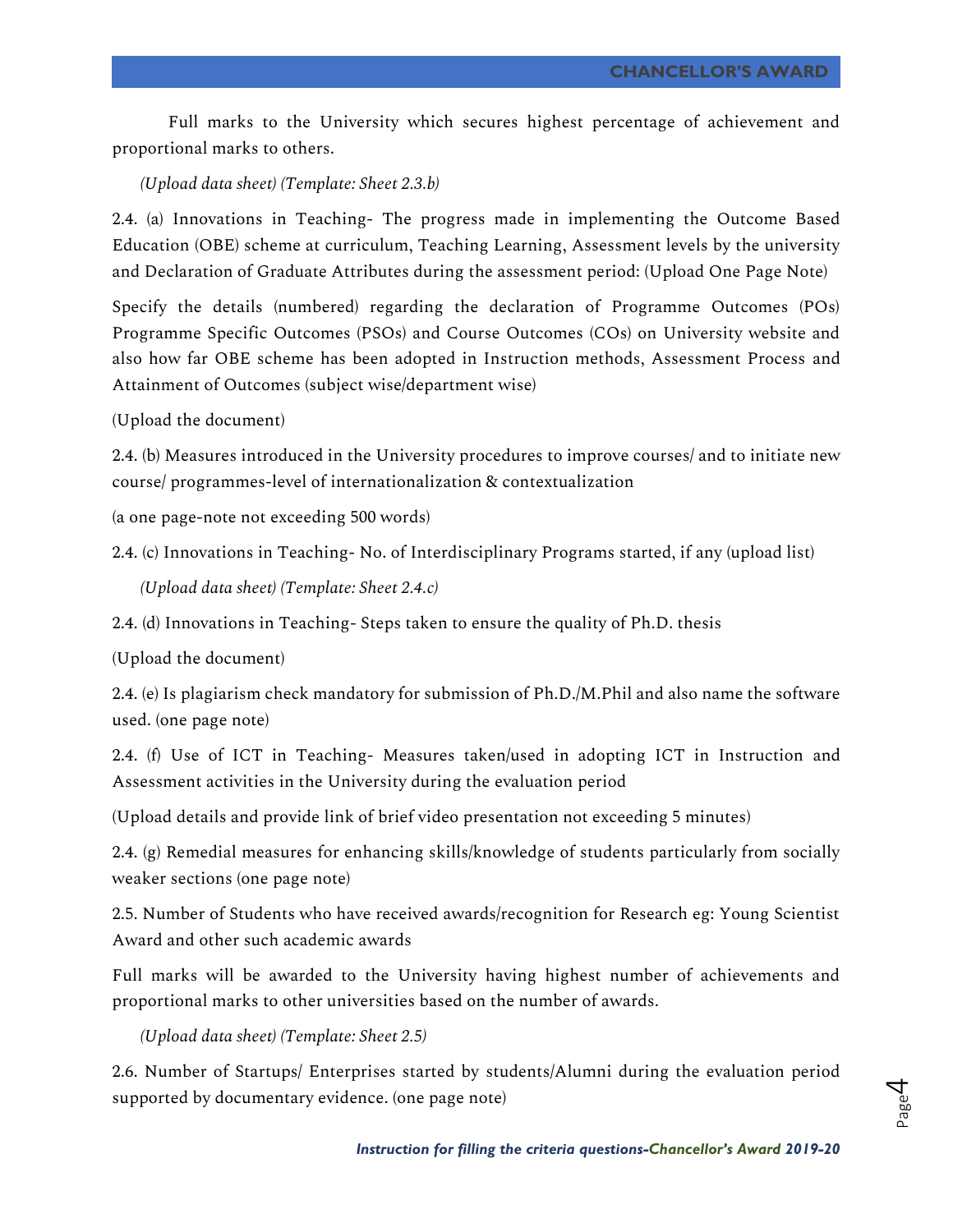Marks will be awarded based on the achievements of the universities.

2.7. Number of National/ International Seminars & Conferences conducted by the University

(funding/part funding should be from National/International agencies).

With regard to National/ International seminars, conferences & consultancy assignments, maximum marks will be awarded to the University with highest number of achievement, and proportional marks to others

*(Upload data sheet) (Template: Sheet 2.7)*

2.8. Number of consultancy assignments undertaken by the university

Maximum marks will be awarded to the University with highest number of consultancy assignments and proportional marks to others (Upload details, numbered)

2.9. Number of Massive Open Online Courses (MOOC) – offered by the university (evaluation period)

2.10. (b) number of students registered for MOOC Courses during the evaluation period

2.10. (c) Number of credits permitted//reckoned for MOOC Course

Marks will be awarded based on their achievements.

3.1. Number of students who obtained NET/JRF/GATE/KSCST Fellowships

The criteria will be total number of students obtained NET/JRF/GATE/KSCST Fellowship during the assessment period with respect to total number of students. Full marks will be awarded to the university having highest percentage of achievement and proportional marks to other Universities. (Upload List)

3.2. Total number of students getting scholarships/freeships etc. under government/other schemes during the evaluation period

*(Upload data sheet) (Template: Sheet 3.2.)*

3.3. Number of students placed through the University Placement Cell (Upload List)

3.4. Number of students admitted to various Ph.D. programmes

*(Upload data sheet) (Template: Sheet 3.4)*

3.5. Number of Ph.D. holders admitted to Post-Doctoral programmes

3.6. (a) Number of foreign students (Masters, M.Phil, Ph.D/others)

Marks will be awarded based on the number of foreign students. Full marks to the university having highest number

*(Upload data sheet) (Template: Sheet 3.6.(a)*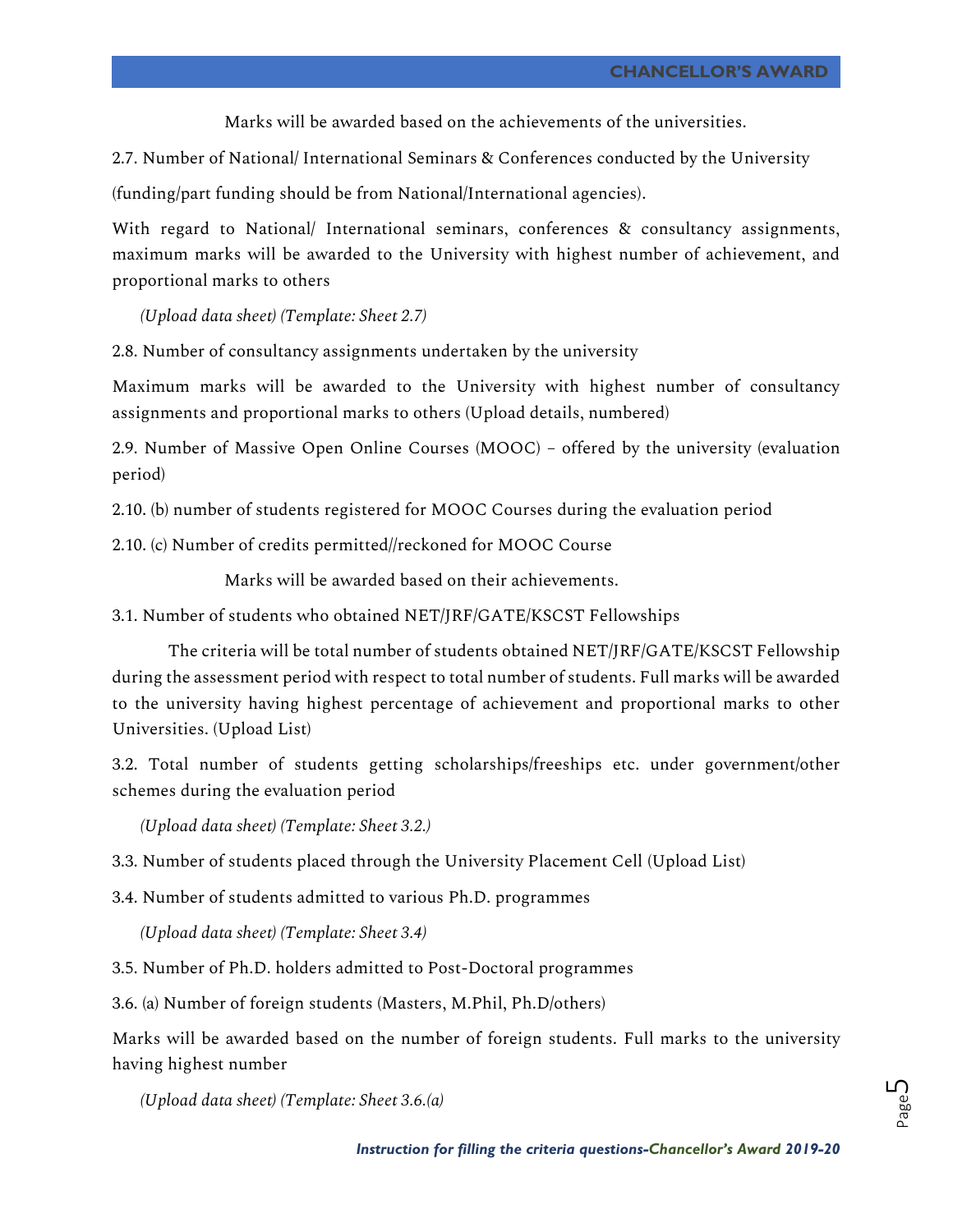3.6. (b). Number of students from other states of the country (%)

*(Upload data sheet) (Template: Sheet 3.6.(b)*

3.7. No. of students secured top three positions in Extra-curricular and Co-curricular activities in Sports, Culture and Arts in National/International levels (top three positions achieved)

Full marks will be awarded to the University with highest achievement and proportional marks to others

*(Upload data sheet) (Template: Sheet 3.7.)*

3.8. Number of Seats/Number of Applications (department wise) for PG programmes

*(Upload data sheet) (Template: Sheet 3.8.)*

4.1. (a) Grade Awarded by NAAC/ICAR/MCI/VCI: Marks will be awarded according to the grade obtained by Universities.

4.1. (b) Multiple accreditations, if any (upload details)

*(Upload data sheet) (Template: Sheet 4.1.(b)*

4.2. Ranking by NIRF: Minimum one mark for submitting the application for NIRF ranking, and marks for Universities according to their ranking

4.3. Additional infrastructure facilities/ equipment over and above the mandatory minimum requirements for Persons With Disabilities (PWDs): (one page note)

Marks will be awarded based on the achievements.

4.4. Nature of Automation Process of Student Enrolment/Registration related matters (one page note)

4.5 Examination:

- (a) Average time for declaration of UG examination results based on the time taken for the Completion of the last theory examination and the date of publication of results (in days) (one page note)
- (b) Average time for declaration of PG examination results based on the time taken for the Completion of the last theory examination and the date of publication of results (one page note)
- (c) Measures taken for modernization of examinations

(a brief one page note to be submitted)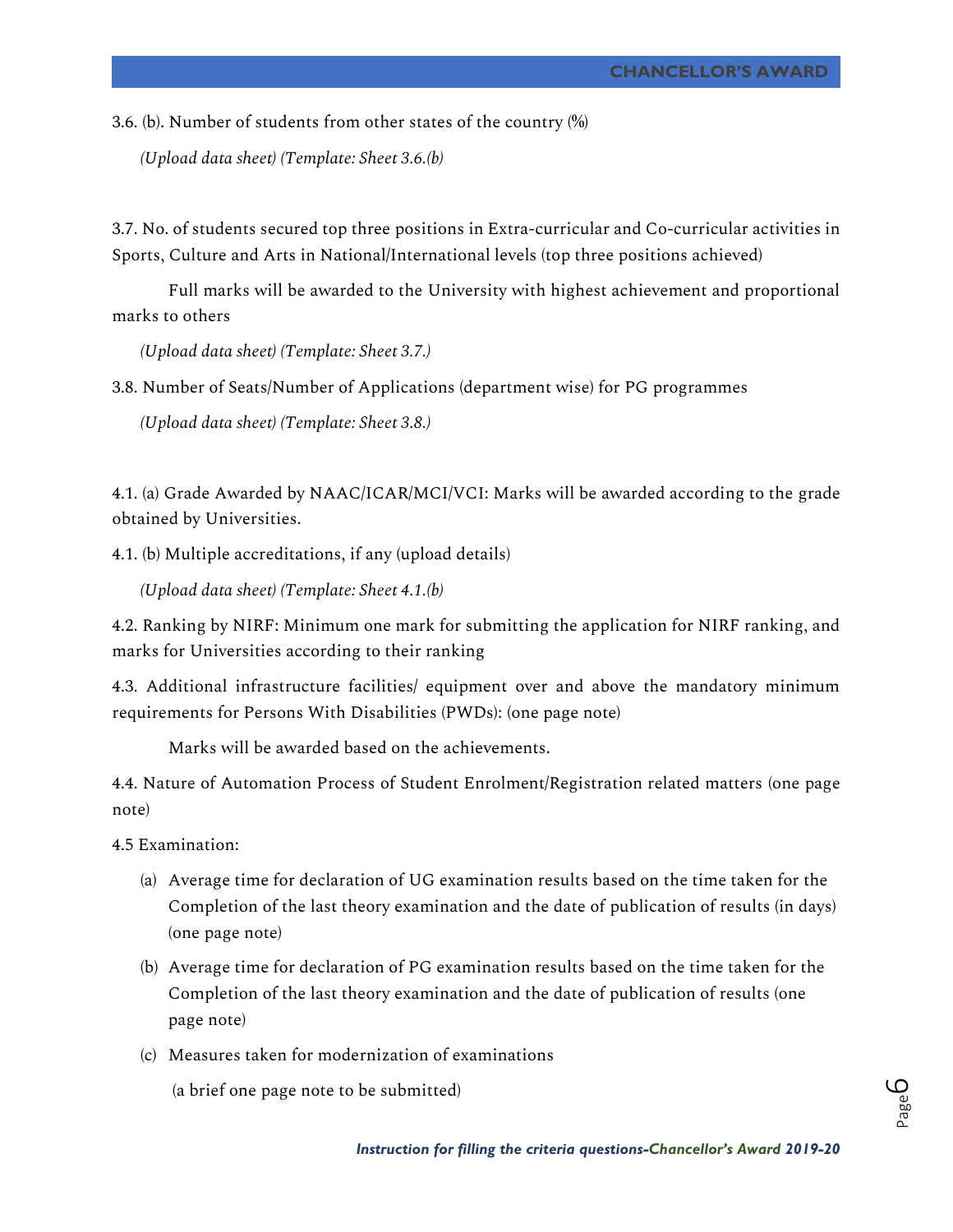(d) Time taken for completing revaluation of answer script (one page note)

4.6. E-Governance initiative:

- (a) Administration ((a brief one-page note)
- (b) Academic (a brief one-page note)
- 4.7. Issuance of Academic Calendar on the day of admission

(a brief one-page note)

4.8. Alumni Contribution to the University during the assessment period (amount in lakhs) (a brief one-page note)

4.9. Tapping of private endowments other than alumni contribution for improving building physical infrastructure, Research Centre, instituting scholarships for students Etc., (in University Departments and its constituent colleges separately)

*(Upload data sheet) (Template: Sheet 4.9.)*

4.10. (a) Demand and intake capacity ratio of University hostels -Number of Units available for students

*(Upload data sheet) (Template: Sheet 4.10a.&b)*

4.10.b) Ratio of Demand-supply of Hostel Accommodation

*(Upload data sheet) (Template: Sheet 4.10a.&b)*

4.11. Rating of University website – user friendly, no. of visitors, frequency of updates, hyper links to other universities/Govt. of India/ Govt. of Kerala, FAQS, facility for interaction and information provided

9One page note)

4.12. Number of Faculty recharging strategies (FDP-FIP, Administrative Staff College etc.) Brief write – up

Marks will be awarded to the universities based on their achievements in making the website user- friendly, hyper links to the websites of other universities/Govt. of India/ Govt. of Kerala institutions, FAQS, facility for interaction and information provided, number of visitors, frequency of updates etc.,

4.13. Students' grievances' redressal mechanism. (one page note)

4.14. University Library/ Department Libraries Collection:

(a) Range of reference material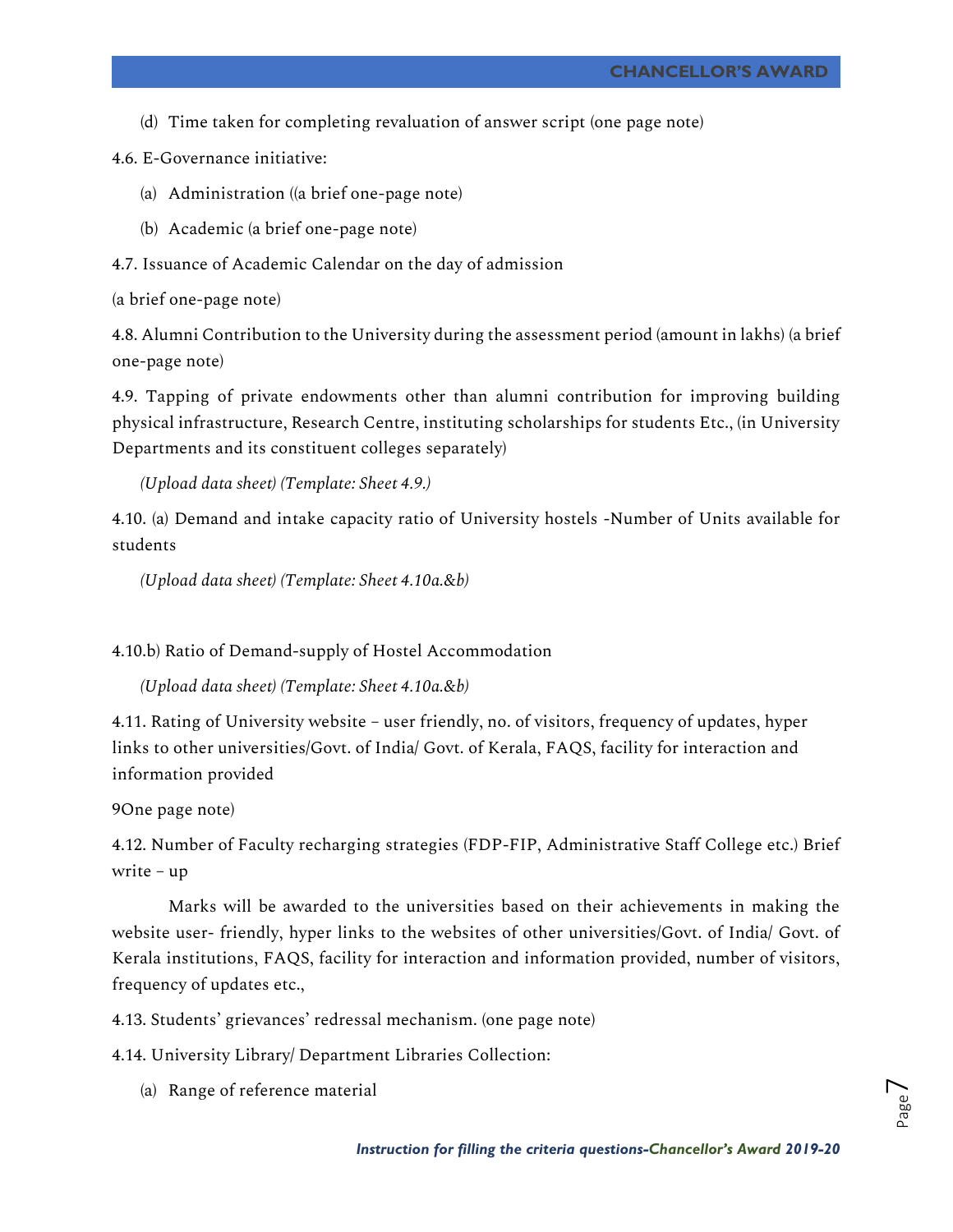(collection of the material should be provided department/school/centre wise and their type (books, thesis, journals, etc)

- (b) Number of print journals subscribed to with impact factor more than 2.0 (upload list)
- (c) Number of e -journals subscribed to with impact factor more than 2.0 (upload list)
- (d) Facilities like computer automated literature search, remote Library access of books and journal

(one page note)

(e ) Membership in Kerala Academy Library Network (KALNET) mention (yes/no)

4.15. Laboratory: Steps taken to establish common instrumentation facilities

(List of Major Facilities in working condition-one page note)

4.16. Details of funds received from UGC/MHRD/RUSA/ Govt. of Kerala/ Govt. of India agencies: (in lakhs)

Tabular sheet shall be provided for different funds from different agencies (item wise)

4.17. Funds received in 2019-20 for which utilization certificate is to be submitted (one page note)

4.18. Presentation by Vice Chancellor-*Vision of the University*

5.1. Social Inclusiveness of the University System

(% of SC. ST, OBC, Women, Transgenders among the Faculty, Students and Non-Teaching Staff)

Indicates the details of total number of students (Male/Female/Transgender) studying in the institution during the evaluation period, also requires different categories of students/faculty members/non-teaching staff of the university

*(Upload data sheet) (Template: Sheet 5.1.)*

5.2. Student Enrolment:

- (a) Increase in student enrolment in the assessment year (2019-20) from the previous year (Total Students)
- (b) Increase in Student Enrolment in the assessment year (2019-20) from the previous year (SC students)
- (c) Increase in Student Enrolment in the assessment year (2019-20) from the previous year (ST students)

Page  $\infty$